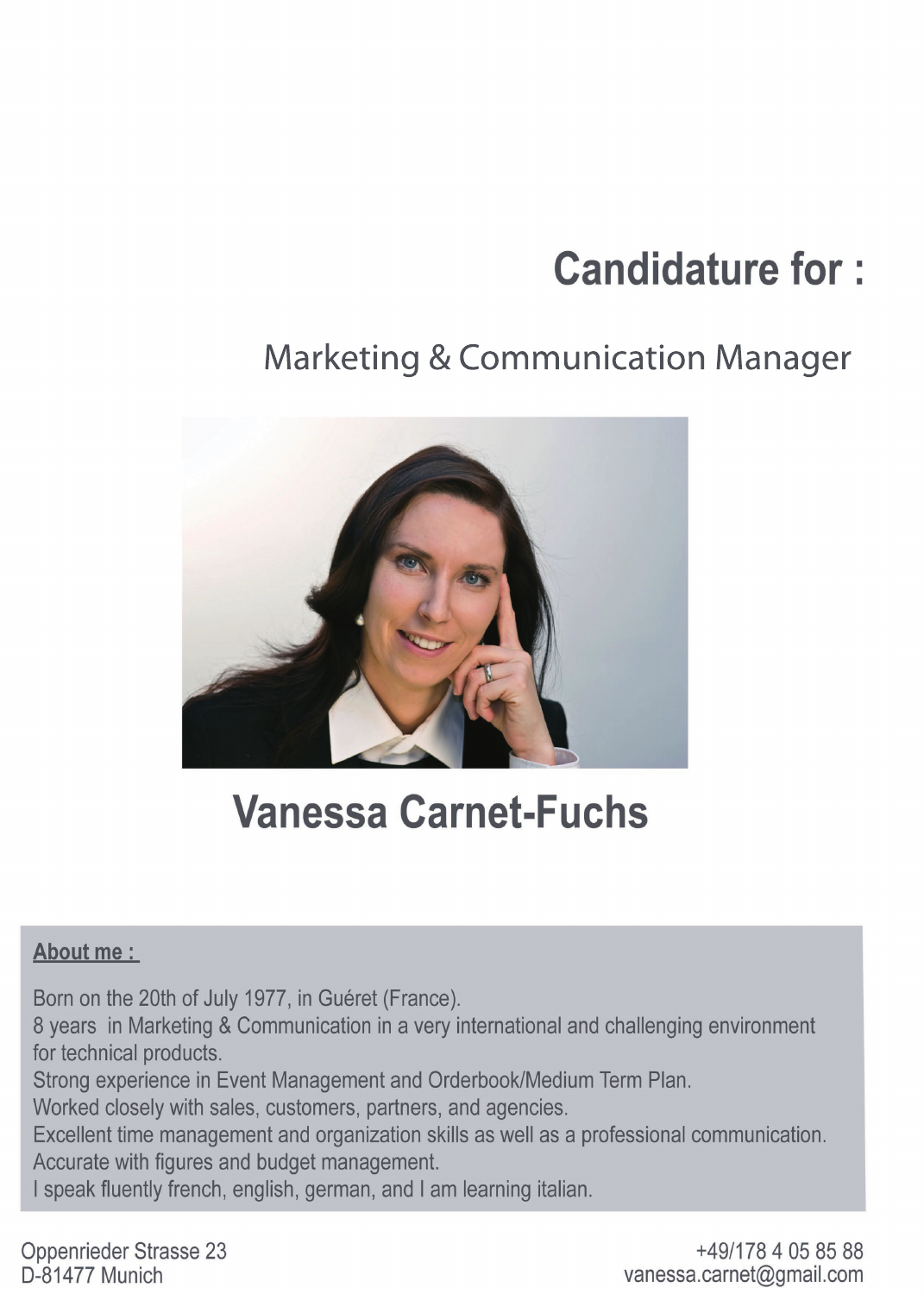#### **Employment**

#### **Since 07/06**

#### **Freelance Photographer** (Munich)

- Business planning, market analysis
- Advertising (banner layout, postcards, flyers), customer care, marketing activities
- Customer acquisition
- Website creation
- Work with Adobe Creative Suite 4

#### **04/01-03/06**

#### *Marketing Specialist (Central, Southern & Eastern Europe)*

#### **Hewlett Packard** (Munich)

- Manage, organize, evaluate and follow up on events for more than 14 countries in close coordination with local agencies (20 events per year)
- Develop and maintain an ordering collateral tool for Compaq partners
- Design, implement, evaluate, control targeted advertising and direct marketing campaigns in close coordination with local agencies
- Content management for our website (incentives, promotion, events registration)
- Develop and maintain a new customer database
- Work in close cooperation with Compaq alliance and channel partners for coopadvertising and joint projects for 14 countries.
- Collaborate with sales and product experts
- Budget control

#### **01/01-03/01**

#### *Localization Administrative Support*

#### **Compaq EMEA B.V.**(Munich)

- Design Powerpoint for the Localization department
- Organize core team meetings
- Design and provide a weekly report update for Localization Manager
- Maintain quote and invoice booking spreadsheets, within SAP

#### **09/98-06/00**

#### *Marketing & Communication Assistant*

#### **Valeo Security Systems** (Paris)

- Responsible for the "security systems" Marketing-Database in collaboration with the Key Account Managers
- Design, implement and promote presentation tools (Powerpoint, Booklet, Product explanation sheet, Auto-Shows stand, CD-ROMs) working directly with advertising agencies etc in order to improve communication
- Follow up on the order books with the Sales and Controlling department. Provide a weekly report update for the Localization Manager
- Coordinate and organize participation in Showroom, customers Technical-days

#### **02/98-08/98**

#### *Internship in Marketing*

**Valeo Security Systems** (Paris)

- Create a Marketing Database for our Domain using the Lotus approach in order to analyze the market worldwide and to perceive new opportunities
- Improve our product communication using new ideas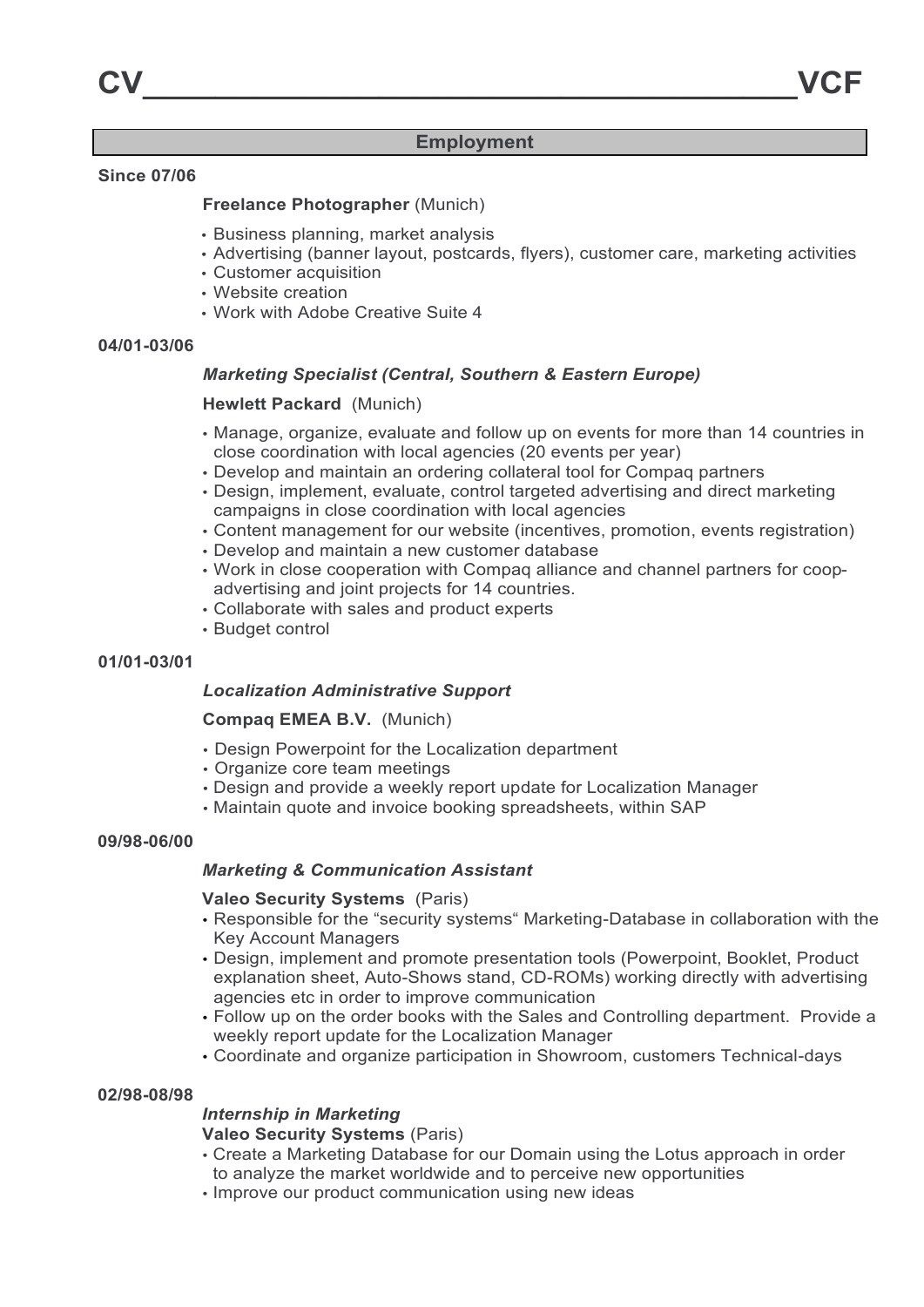### **Education**

|           | 01-04/2012 Online Marketing training, Wildner AG Akademie, Munich<br>SEO analysis, HTML, Social Medias, Google Adwords, Landings Pages, CMS,<br>Xoops, Open Source, Corporate Blogs, Marketing Mix, Web 2.0, Google<br>Analytics, Tracking and Monitoring, Conversion,                                               |
|-----------|----------------------------------------------------------------------------------------------------------------------------------------------------------------------------------------------------------------------------------------------------------------------------------------------------------------------|
| 1995-1998 | <b>ESIAME Cholet, Business School Group ESSCA, Angers</b><br>Specialised: Marketing, Management and Finance<br>12/12/1998: Internships diploma by Valeo Security Systems Paris<br>02/97 to 07/97: Foreign Semester<br>Truman State University of Missouri (NMSU) (US).<br>Major: Marketing & Organisational behavior |
| 1995      | Bachelor - Raymond Loewy High School, La Souterraine<br>Major: Mathematics and Languages: English, German, Spanish                                                                                                                                                                                                   |

## **Languages / Computer Skills**

| <b>French</b>  | Native speaker                                                                                                                                                                                                      |
|----------------|---------------------------------------------------------------------------------------------------------------------------------------------------------------------------------------------------------------------|
| <b>English</b> | Fluent.<br>English was the main language at both Hewlett Packard and Valeo.<br>Spring 1997 : One semester in Northeast Missouri State University<br>July-August 1994: Rossmoyne Primary School in Perth (Australia) |
| <b>German</b>  | Fluent.<br>April-Juli 2009: Inlingua Intensivclass (35 hours/week)<br>Zertifikat Deutsch für den Beruf (Note: 89,5/100)<br>July 2000: Intensive course at Goethe Institute<br>Since July 2000: Resident in Munich   |
| <b>Italian</b> | Level A <sub>2</sub><br>Since 09/2010: Take regularly classes.                                                                                                                                                      |
| <b>PC/Mac</b>  | MS Office, Lotus Notes, 123, Approach, Adobe Creative Suite 4                                                                                                                                                       |
|                | <b>Interests</b>                                                                                                                                                                                                    |
| <b>Sport</b>   | Cliff-climbing, Swimming, Tennis, Snowboarding                                                                                                                                                                      |
| Art            | Photography                                                                                                                                                                                                         |
| <b>Other</b>   | Enjoy traveling worldwide                                                                                                                                                                                           |